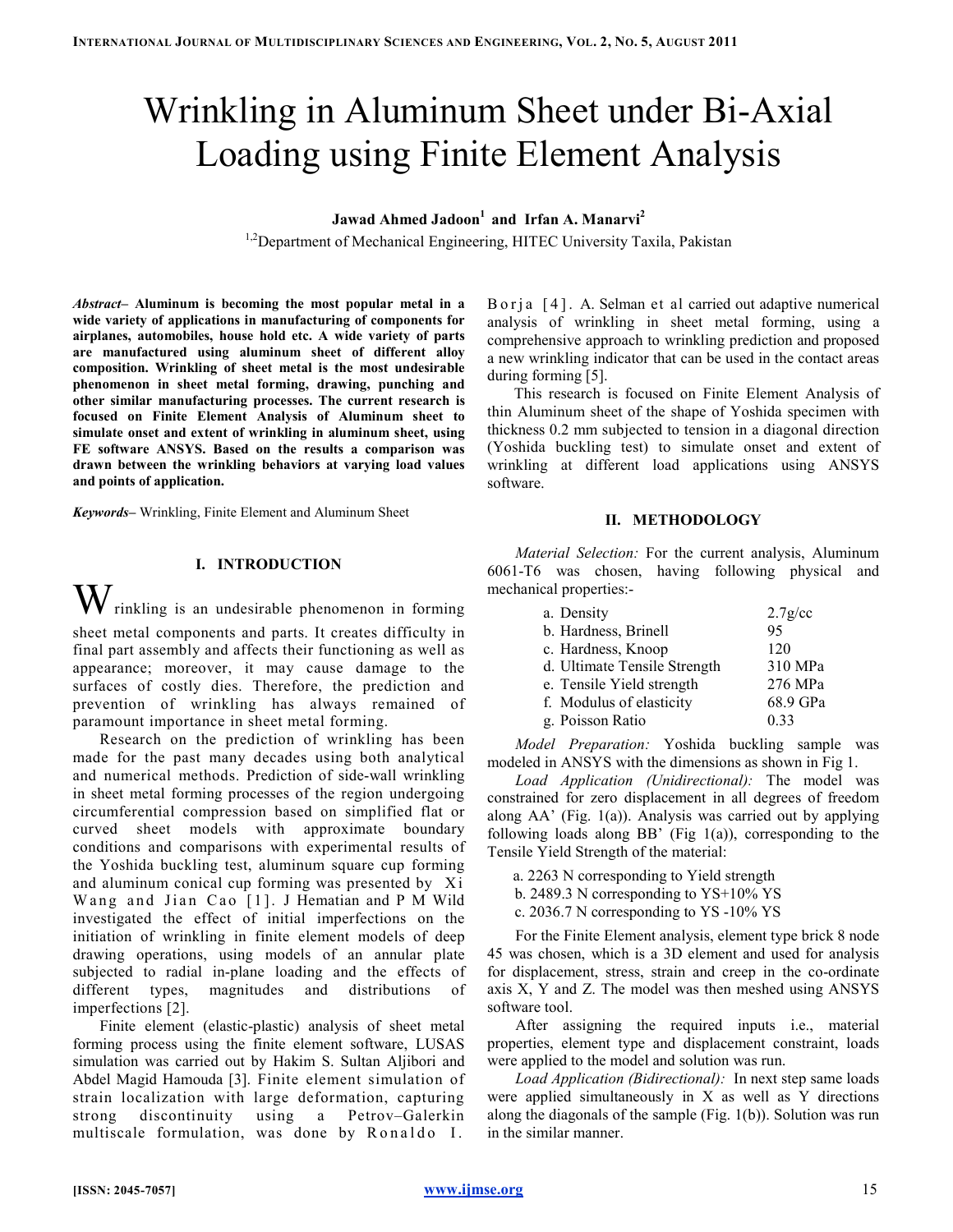

Fig. 1(a). Yoshida Buckling Sample (Unidirectional Load)



Fig. 1(b). Yoshida Buckling Sample (Bidirectional Load)

# III. RESULTS

Nodal Displacement and Corresponding Stress Distribution: Results of nodal displacements and stress distribution along the path  $CC'$  (as shown in Fig. 1(a)) in X,Y, Z axis of the specimen, against different load applications were obtained from the solution, which are shown in succeeding figures. These values indicate relative movement and stress distribution in different axis. From this data we can predict the extent of wrinkling in the sheet at different loads. Fig.  $2(a)$  – Fig.  $2(f)$  show results for 2263 N load.

The nodes to the left of the specimen centre are displaced in positive X direction along the path, whereas, the nodes to the right of the centre are displaced in the negative X



Fig. 2(a). Displacement in X-axis (m)



direction. It indicates that the specimen is compressed diagonally towards the centre. This is confirmed from the stress graph where negative values indicate compressive stress. The maximum value of stress is at the centre of the specimen.



The nodes are displaced in negative Y direction along the path and maximum displacement occurred around centre of the specimen. It indicates that the specimen is stretched vertically downwards in the direction of applied load and experience tension in Y direction. This is confirmed from the stress graph where positive values indicate tensile stress. The maximum value of stress is at the centre of the specimen.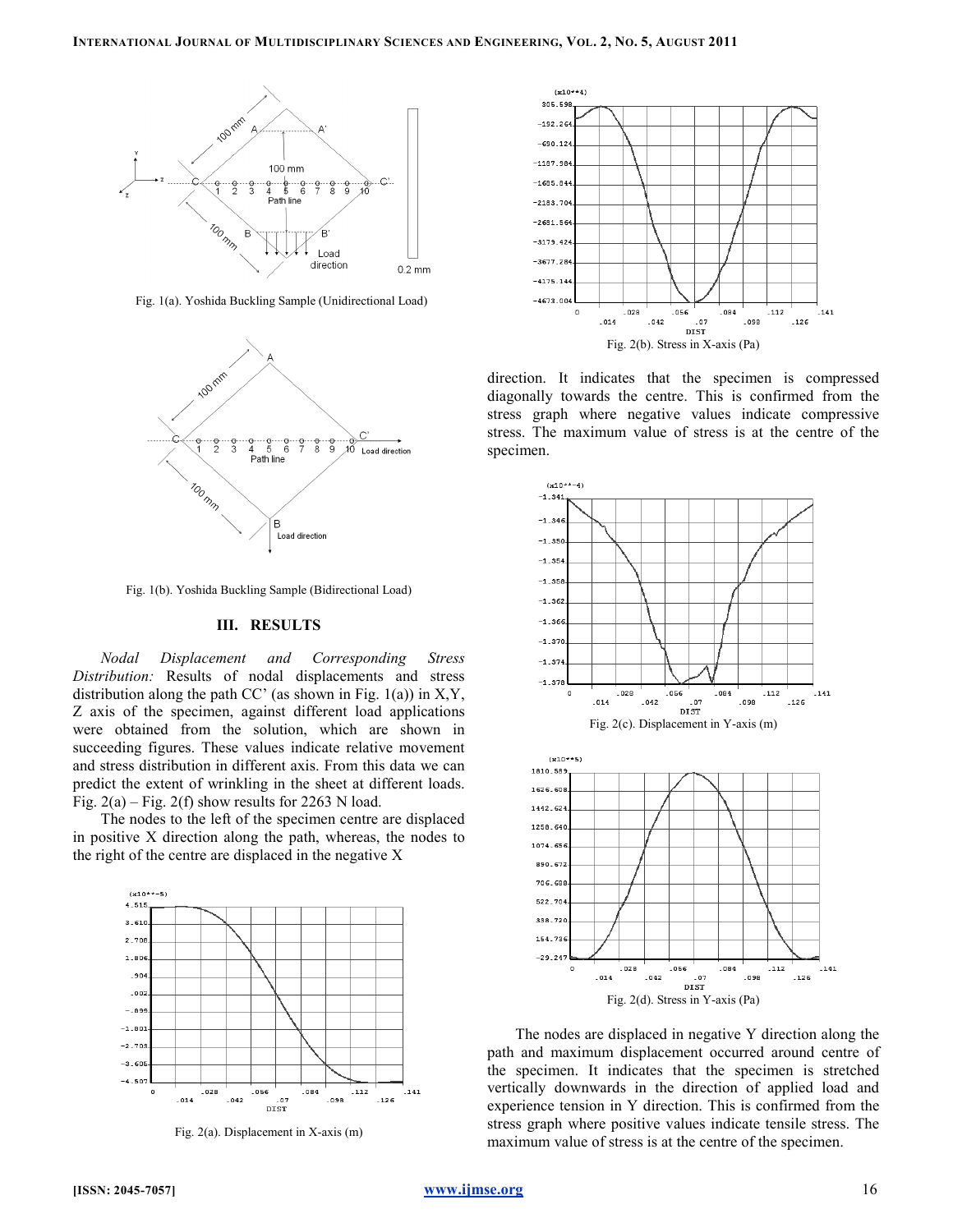

The nodes are displaced in negative Z direction along the path. A pronounced variation in the displacement curve indicates wrinkling around centre of the specimen. Variation of stress between negative and positive values indicates simultaneous compression and tension along the path line in Z direction. This variation causes wrinkling in the specimen. The wrinkling is more pronounced on the portion of specimen, which lies directly under applied load and the extremities are less wrinkled.

The nodal displacements and stress distribution exhibit similar behavior at different loads. Only the extent of displacement and stress varies against applied load. Fig.  $3(a)$  – Fig. 3(f) show results for 2489.3 N load.





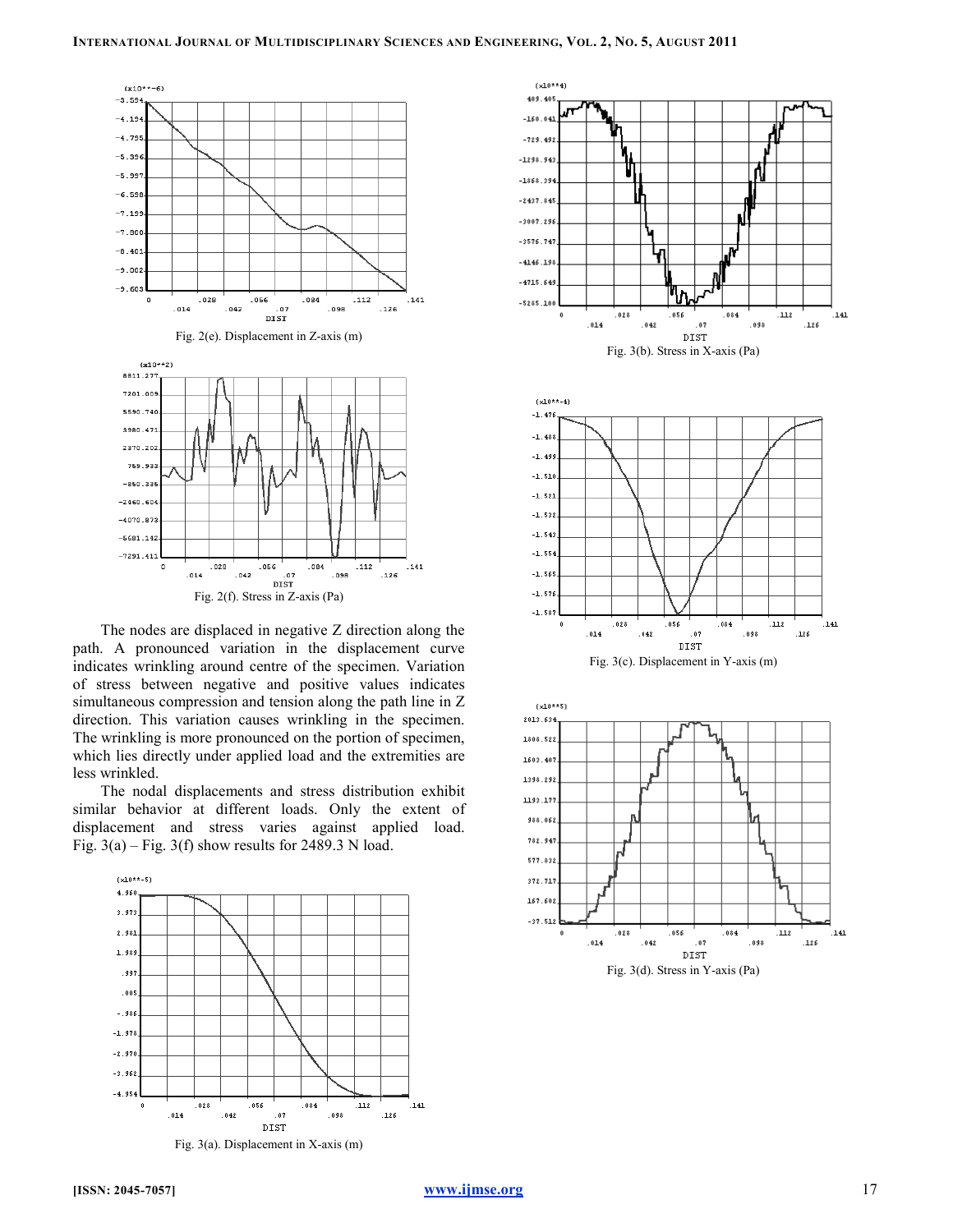



Results of displacement and stress distribution for 2036.7 N load are shown in Fig.  $4(a)$  – Fig.  $4(f)$ .





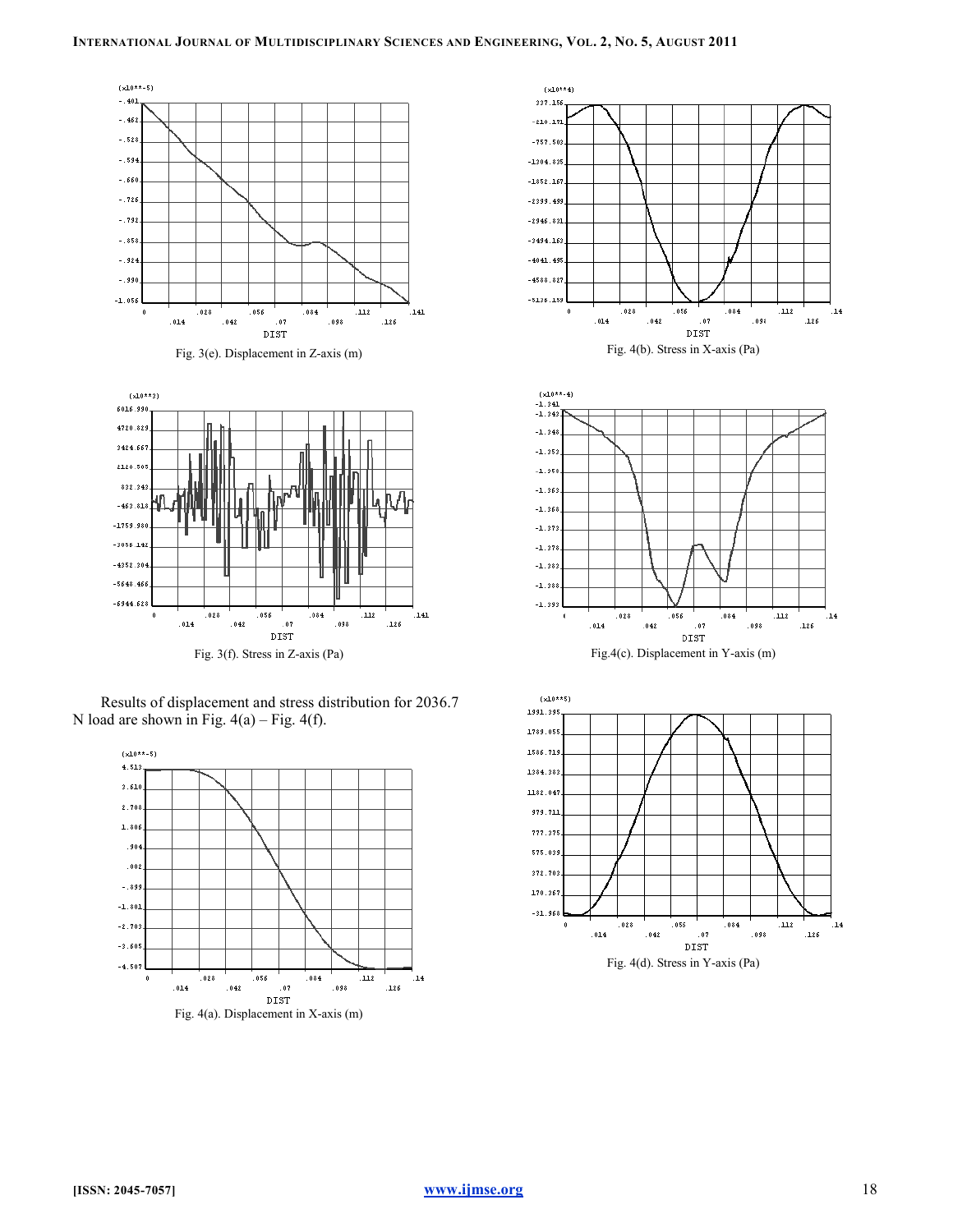

Nodal Displacement And Corresponding Stress Distribution: Results of nodal displacements and stress distribution along the path  $CC'$  (as shown in Fig. 1(b)) in X,Y, Z axis of the specimen, against different load applications were obtained from the solution, which are shown in succeeding figures. These values indicate relative movement and stress distribution in different axis. From this data we can predict the extent of wrinkling in the sheet at different loads. Fig.  $5(a)$  – Fig.  $5(f)$  show results for 2263 N load.





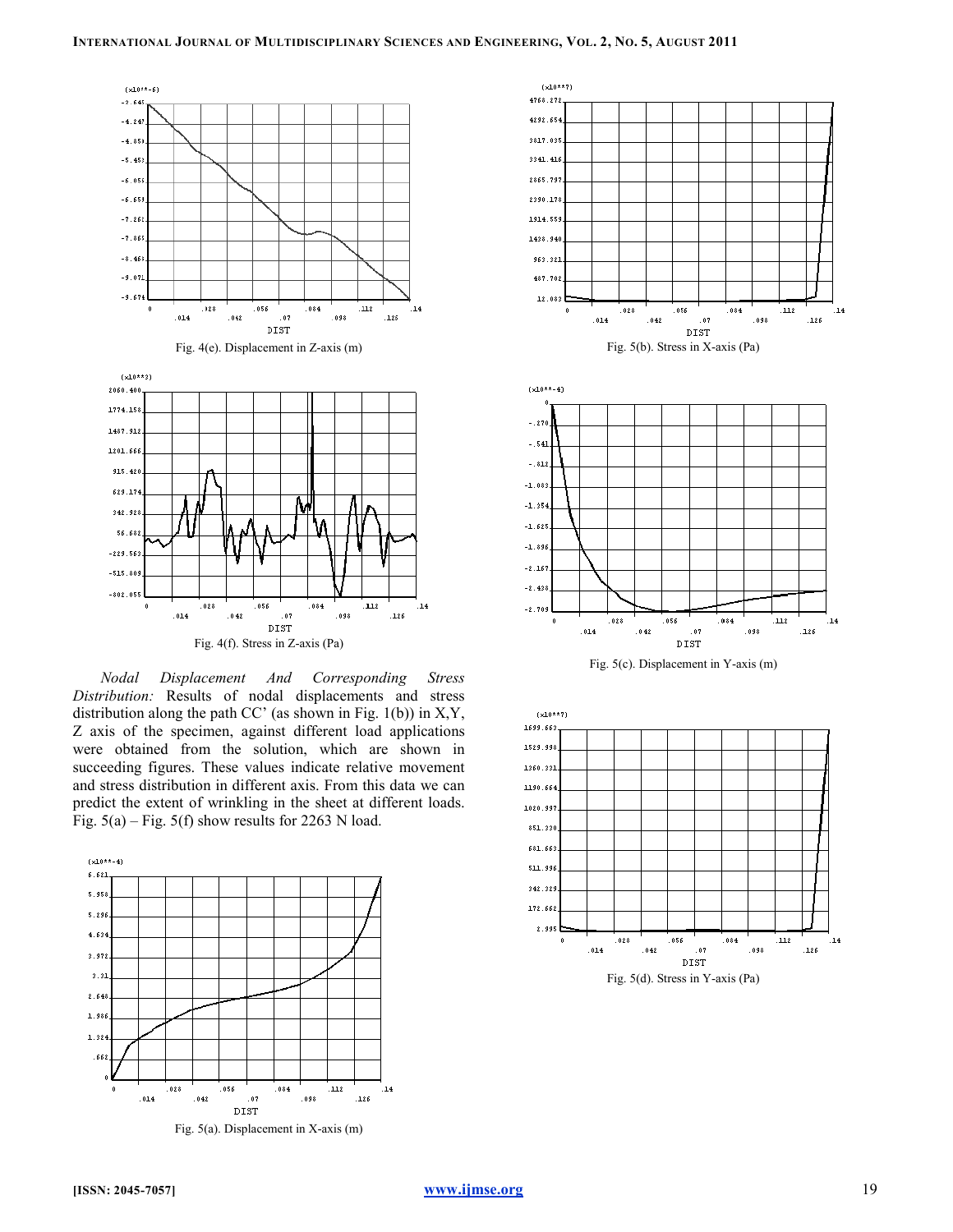

The nodal displacements and stress distribution exhibit similar behavior at different loads. Only the extent of displacement and stress varies against applied load. Fig. 6(a) – Fig. 6(f) show results for 2489.3 N loads.





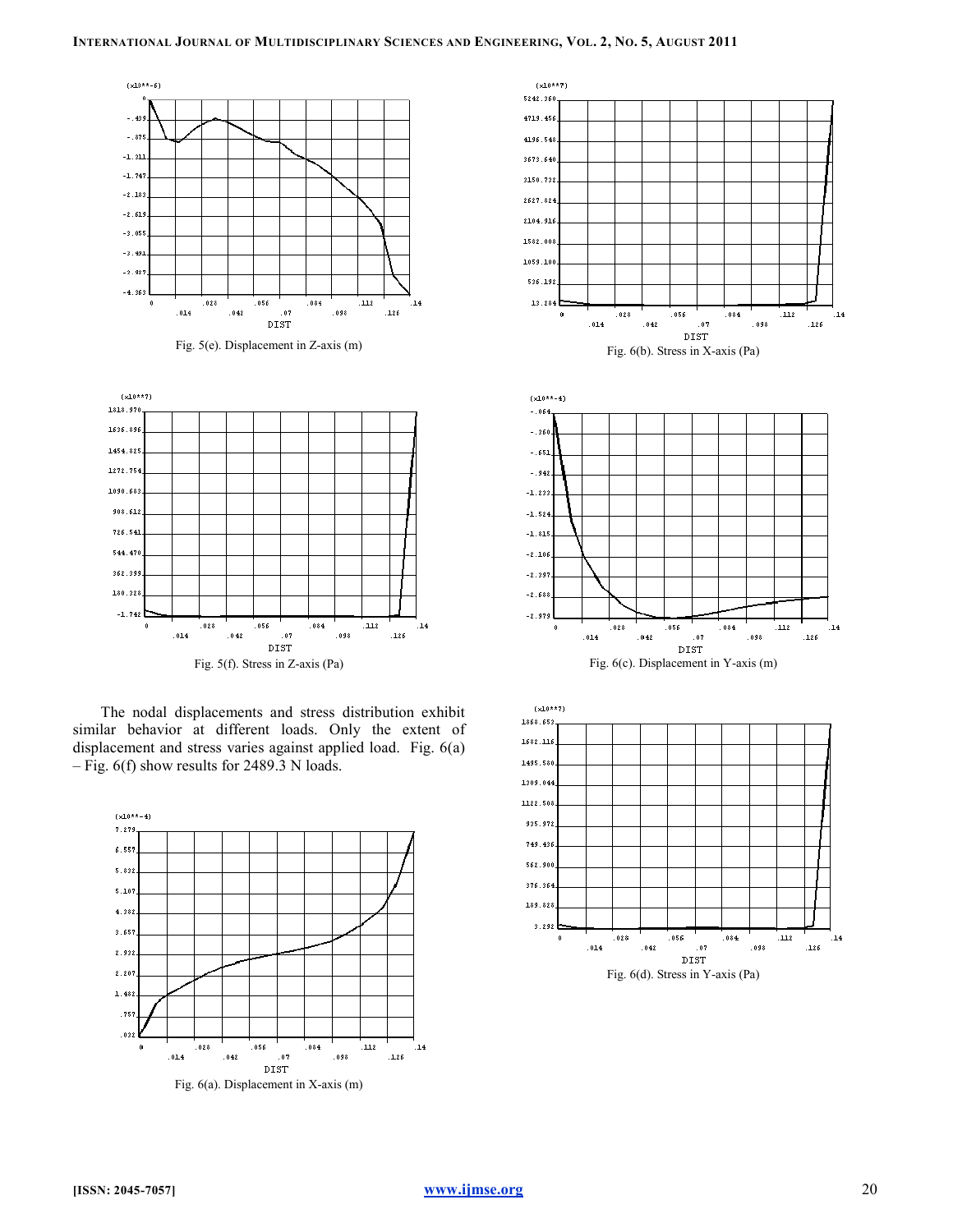

Results of displacement and stress distribution for 2036.7 N loads are shown in Fig.  $7(a)$  – Fig.  $7(f)$ .



Fig. 7(a). Displacement in X-axis (m)



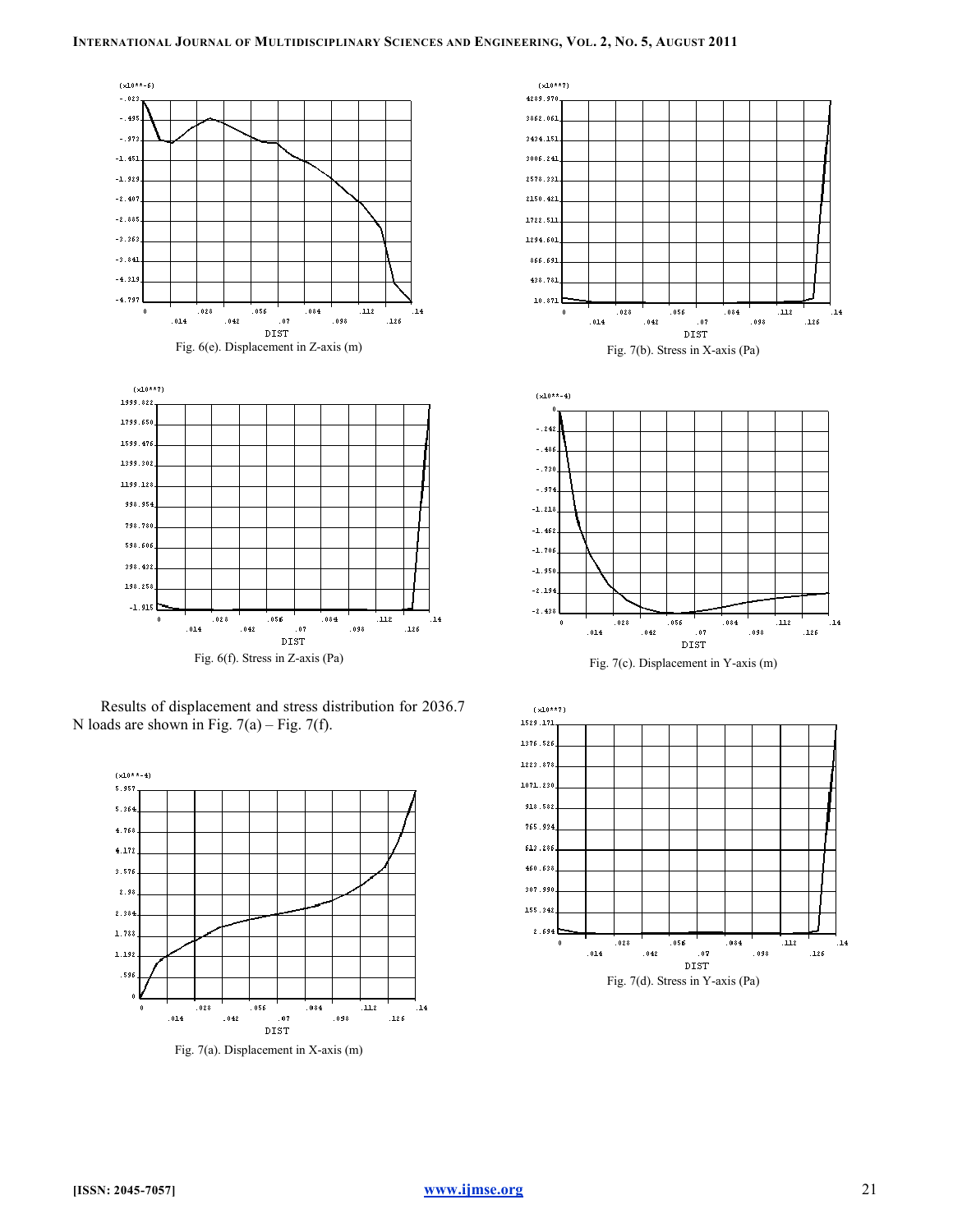

## IV. DEDUCTIONS

The graphs show variation in different axis (X, Y and Z) corresponding to the applied load. It can be easily deducted that the portion of sample, which is away from the line of application of load, experience small displacement as compared to the portion directly under the load.

Physically the appearance of wrinkles is observed in the form of longitudinal protrusions of material normal to the direction of applied load. The area where stress concentration is high, wrinkle will be more pronounced. Some examples of wrinkles formation are shown in Fig. 9.



Fig. 9(a). Wrinkles in cup forming [1]



Fig. 9(b). Wrinkles in cup forming [1]

From the graphical results shown in Fig.  $2(f)$ , Fig.  $3(f)$ and Fig. 4(f) it can be clearly deducted that stress distribution in Z-axis (normal to the applied load) is varying sharply between minimum and maximum value along the horizontal path line. Moreover the portion of Yoshida Sample on the extremities, experience less stress thus extent of wrinkles is very low, whereas, maximum wrinkle formation occur in the zone in between AA' and BB' (Fig. 1). As the applied load increases the amount of wrinkles also increase.

In case of bidirectional loads the graphical results shown in Figs 5(f), 6(f) and 7(f) indicate smooth variation of stress distribution in Z- axis, thus onset and extent of wrinkles is very low throughout the sample.

## V. FINDINGS

From the knowledge of material sciences we know that stress and strain are proportional to each other. The portion of metal which is under maximum stress will be strained maximum and vice versa. The results obtained from the analysis also confirm that nodal displacement along the path is maximized where stress concentration is greater. The higher the load value, higher is the value of wrinkle formation in the sample. Following findings can be inferred from the results:-

- a) Wrinkle formation is maximized in the region directly falling under the line of application of load, as compared to the extremities where load is not applied.
- b) Only 5% maximum increase in nodal displacement is observed against 10% increase in load in the elastic range of material.
- c) Maximum increase in nodal displacement is around 15% against 10% increase in the load value above yield strength of material.
- d) Variation in stress distribution along X-axis reveal –ve value i.e., compression, and along Y-axis the sample experience tensile stress.
- e) As a result of both tensile and compressive stresses in the sample, the stress component in Z-axis varies between alternating +ve and –ve values. This consecutive variation between compressive and tensile stress, normal to the sample surface, result in wrinkle formation.
- f) In case of bidirectional load, wrinkle formation is almost eliminated. This shows that apart from load value, the arrangement of load application play a very important role in wrinkle formation.